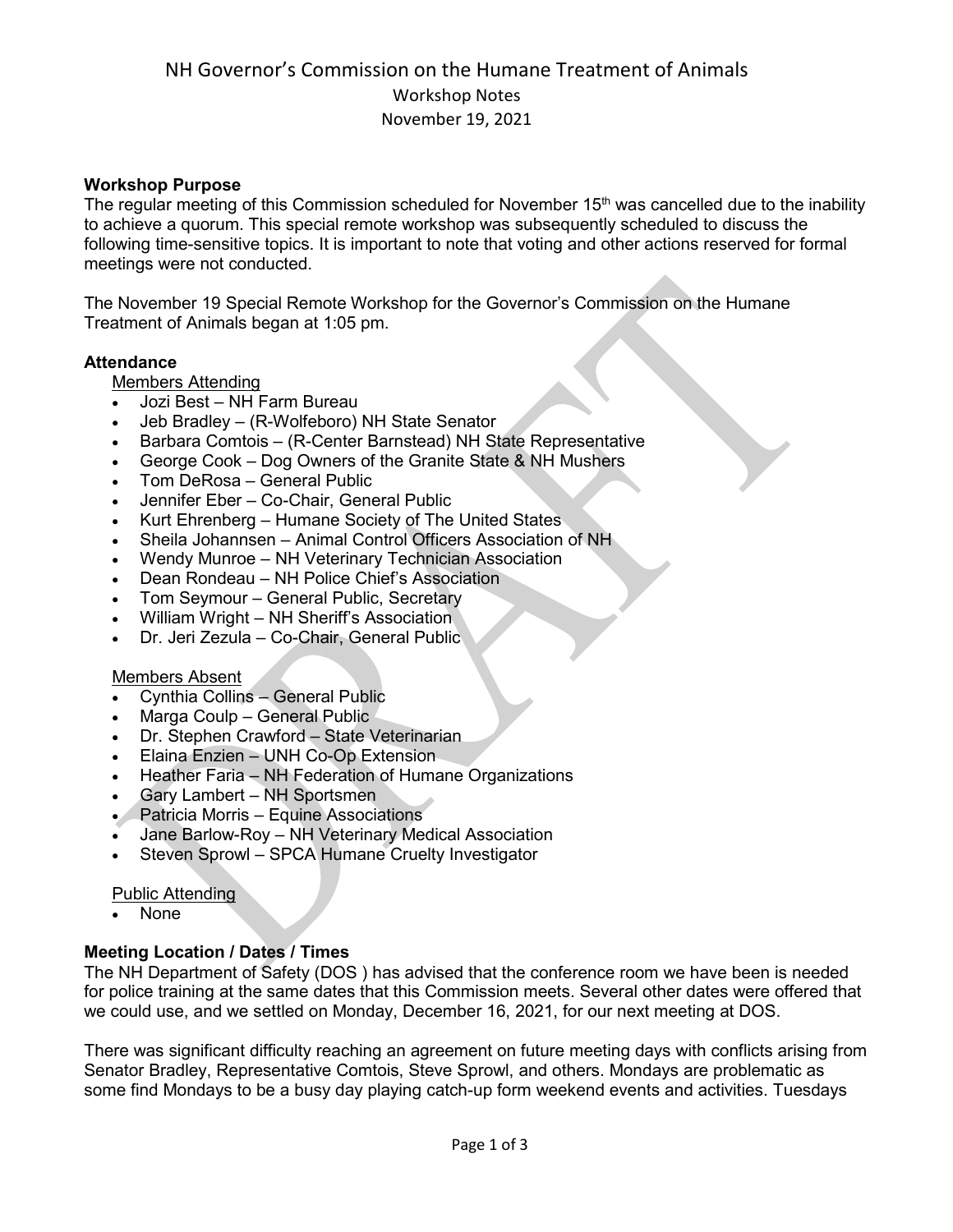## NH Governor's Commission on the Humane Treatment of Animals Workshop Notes November 15, 2021

were also tough, especially for the Commission members also serving in the State Legislature – though the legislative calendar has yet to be set. Most agreed that Fridays should be avoided.

Options were presented where the Commission could meet at other locations and maintain its standard meeting schedule of the 3rd Monday each month. Formal selection of meeting dates and times will take place at the next regularly scheduled meeting in December.

Jozi Best, of the NH Farmers Bureau, offered the conference space of the NH Farmers Bureau. The space has conference table seating for approximately 20 with additional seating on the outer periphery of the room. WiFi is available, though ZOOM connectivity was not available.

Belknap County Sheriff William Wright, of the NH Sheriffs Association, offered the conference space of the Belknap County Sheriff's Department. The space will hold approximately 120 people and has WiFi and ZOOM connectivity.

Discussion on meeting location(s) will continue at the next regularly scheduled meeting in December.

## **Remote Meetings**

The question regarding continuing the use of remote meetings, aka ZOOM, was raised. Some indicated it would make attendance easier and more frequent, especially with winter weather arriving soon. Some also felt that it would increase participation by those having to travel long distances (time and / or mileage). Fully remote meetings by all participants is not permitted as the Executive Order allowing it has expired. It was noted that remote participation by some, not all, in meetings have always been available provided:

- a legal quorum must meet at a physical location where the public may also attend,
- those at the physical meeting space can communicate directly with all remote attendees,
- all remote attendees can communicate with everyone at the physical meeting space,
- and all votes must be conducted by roll call.

State Senator Jeb Bradley offered to confirm with legal counsel that remote meetings, as stated above, are permitted. Jennifer Eber also offered to verify with the Governor's Office.

## **LSR Review**

George Cook provided an updated LSR listing that included links to those that now have language available. Discussion ensued regarding language content and legislative dates for consideration. The LSRs will be reviewed in greater detail at the next regularly scheduled meeting in December.

## **Survey**

Dr. Zezula asked for all to review and provide feedback regarding the survey that is intended to aid in data collection. She let everyone know that the survey will be sent to Major Marasco, of the NH State Police, for review before returning it to the Commission.

## **Adjournment**

With nothing further to discuss, the workshop concluded at 1:38 pm.

## **Next Meeting**